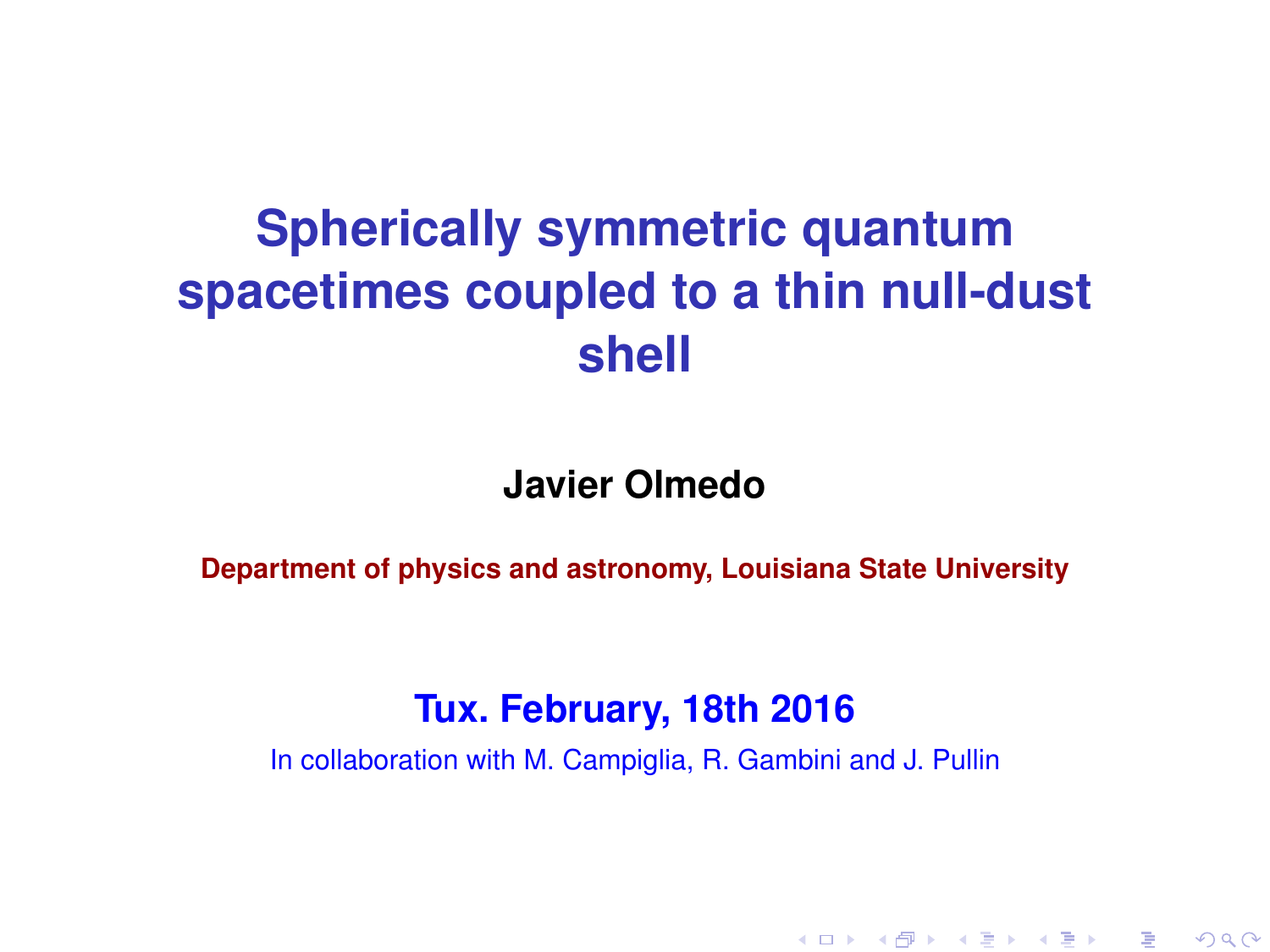# Plan of the talk

- 1) Introduction: spherical symmetry in vacuum.
- 2) Self-gravitating quantum shell.
	- a) Consistent Dirac quantization (Abelian scalar constraint)

K ロ ▶ K @ ▶ K 할 ▶ K 할 ▶ | 할 | K 9 Q Q

- b) Quantum Dirac observables.
- 3) Discussion.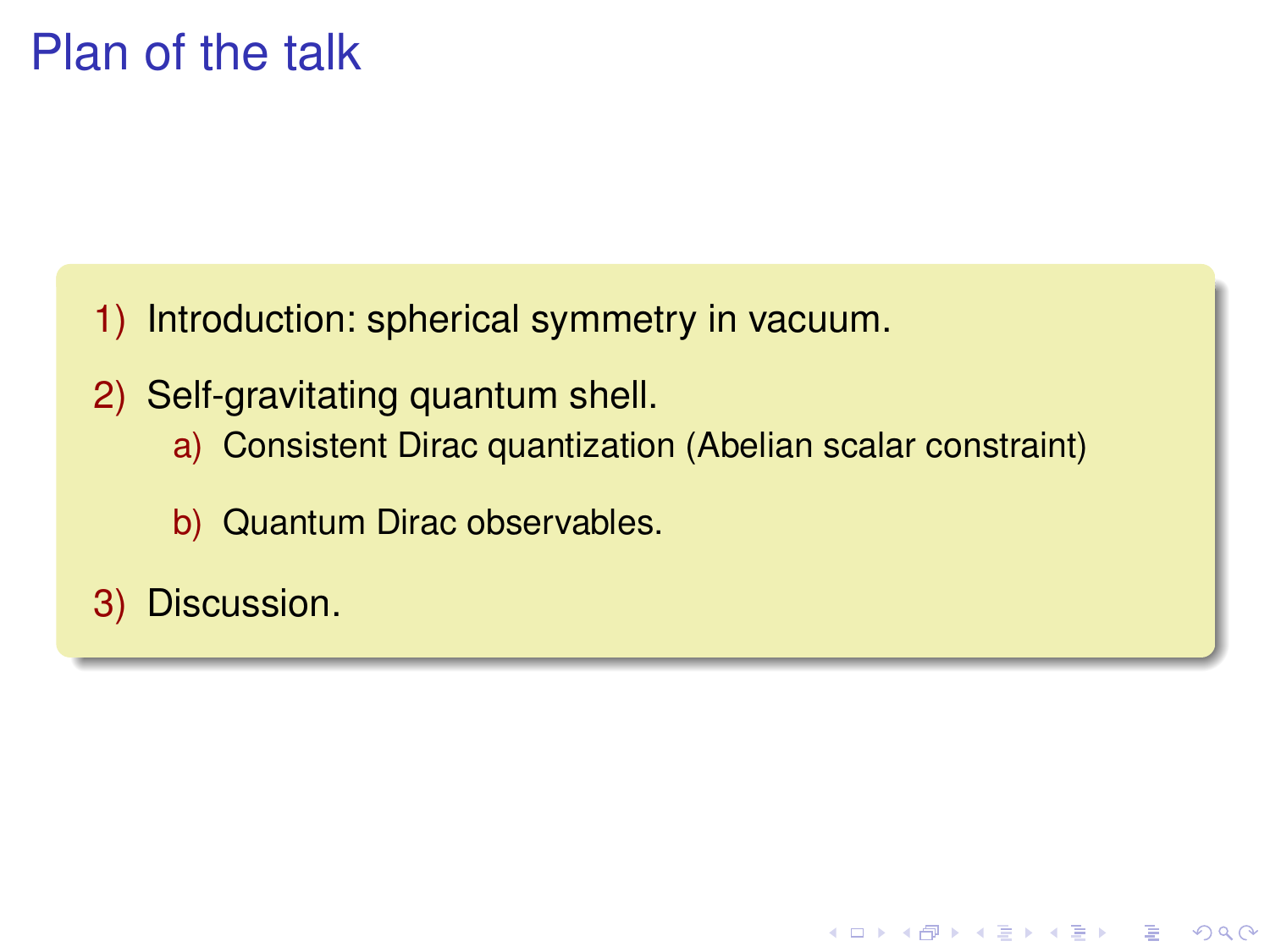# **Introduction**

#### 1) Spherically symmetric spacetimes:

- a) Gravitational collapse.
- b) Black hole physics: singularity



$$
dE = \frac{\kappa}{8\pi} dA + \Omega dJ + \Phi dQ, \quad T_{\mathsf{H}} = \frac{\kappa}{2\pi}, \quad S_{\mathsf{BH}} = \frac{A}{4},
$$

evaporation (Hawking radiation), information lost paradox.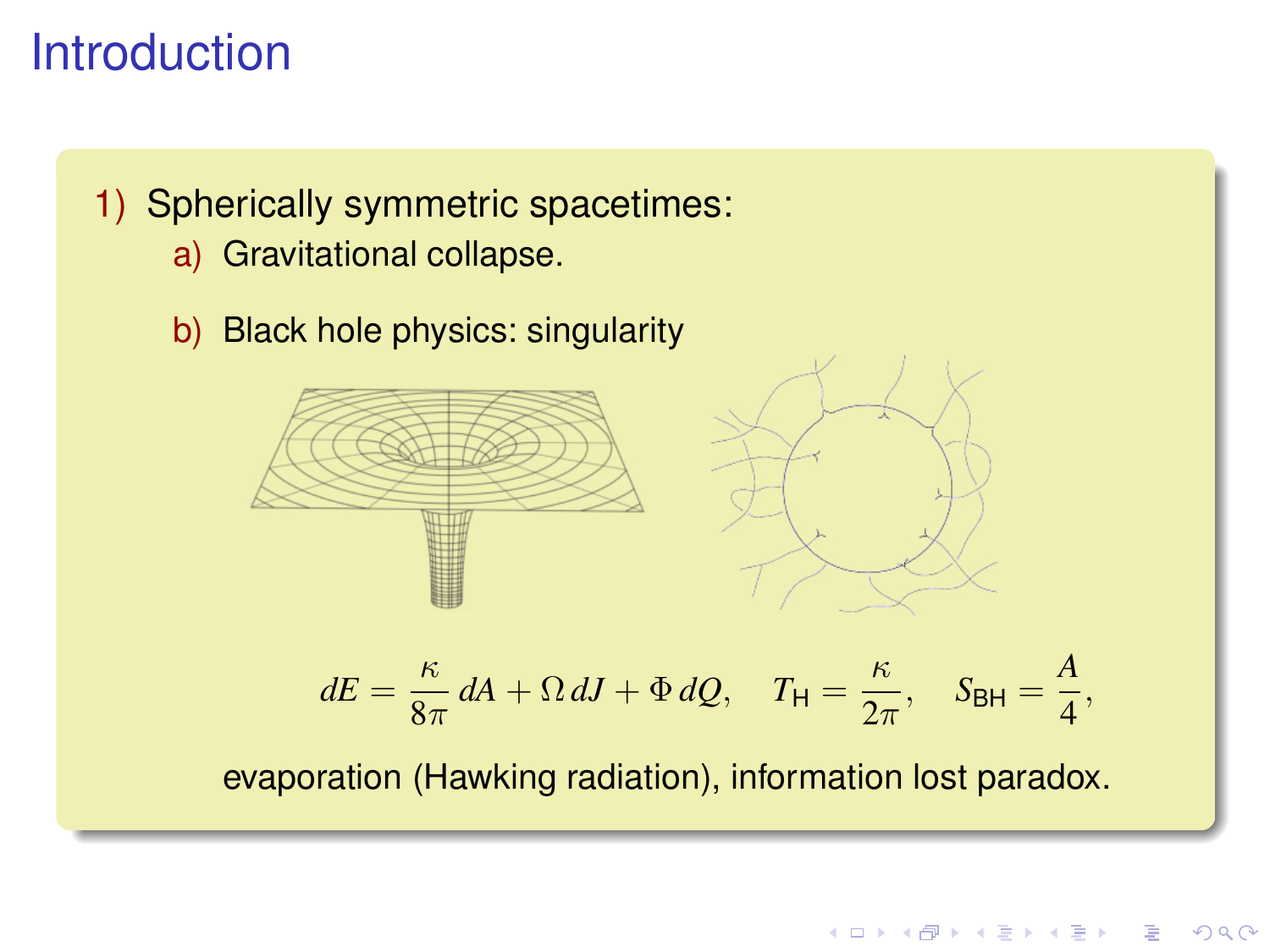# **Introduction**

2) Wheeler–DeWitt quantization:

a) ADM metric variables.

b) Canonical quantization (Dirac approach). In a reduced phase space quantization (Brahma, Kastrup, Kuchař, Thiemann ...) the physical states are superposition of masses  $|\Psi\rangle =$  $\int dM\Psi(M)|M\rangle$ 

$$
dh_{\rm in}^2 = \langle \left(\frac{2G\hat{M}}{t} - 1\right) \rangle_{\Psi} dr^2 + t^2 d\Omega^2.
$$

**KOD KOD KED KED E VOOR** 

There is a singularity at  $t = 0$ .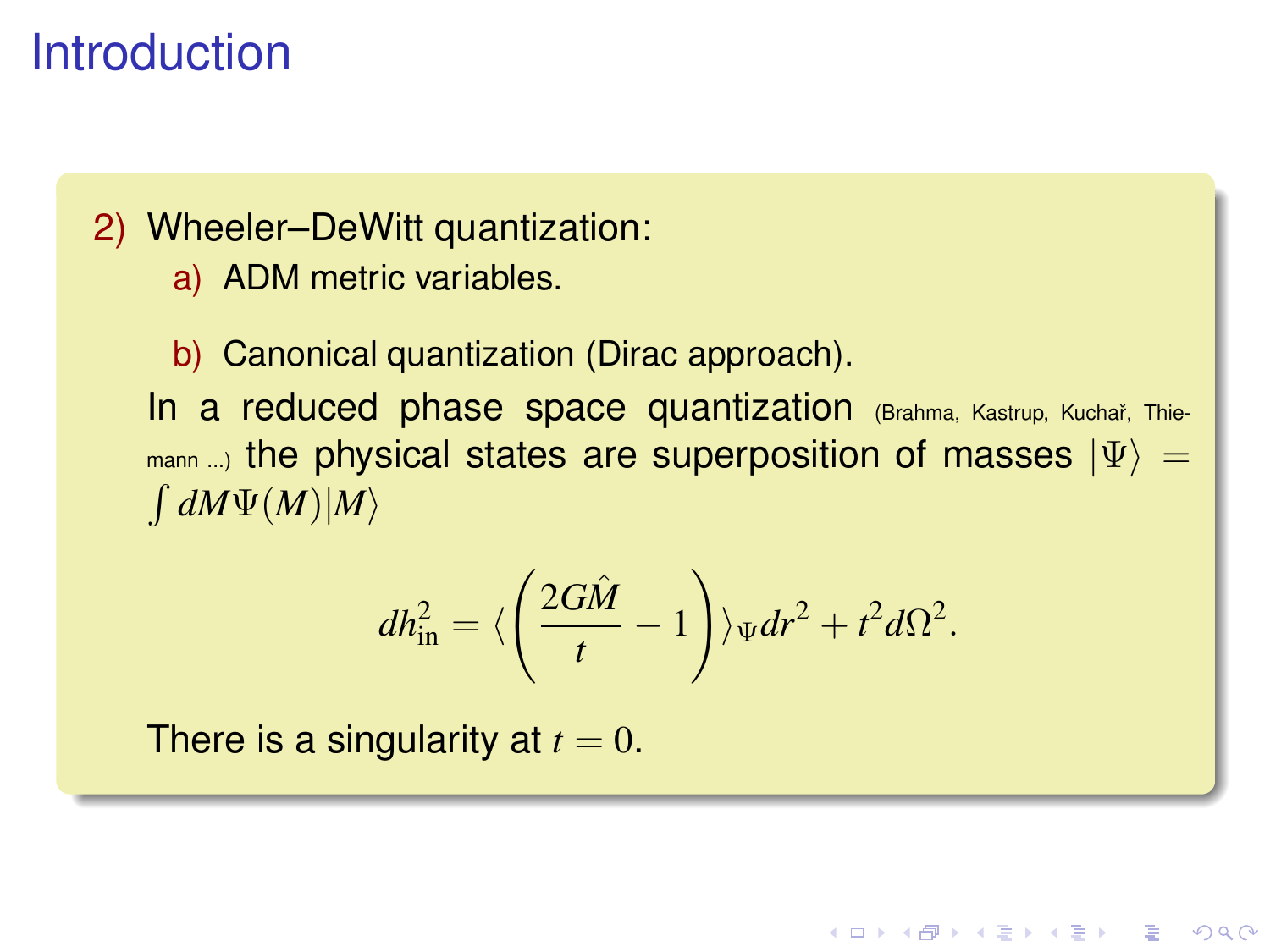# **Introduction**

3) Loop quantum gravity:

- a) Ashtekar variables  $\rightarrow$  Algebra of holonomy-flux.
- b) Non-perturbative, background independent canonical quantization.

In a partially reduced phase space quantization  $(As)$  Hekar, Böhmer, Bojowald, Campiglia, Cartin, Corichi, Gambini, Joe, Khanna, Modesto, Pullin, Swiderski, Singh, Vandersloot...) the interior of the black hole as a Kantowski-Sachs spacetime:  $dh^2 = \frac{p_b^2}{|p_c|}dr^2 + |p_c|d\Omega^2$  $\hat{H}=-\frac{\hat{p}_b}{2}$  $\frac{\partial_b}{\partial_2} - \frac{2\widehat{\sin(\mu b)}p_c\widehat{\sin(\mu c)}}{\mu^2\gamma^2}$  $\frac{\widehat{b}p_c\widehat{\sin(\mu c)}}{\mu^2\gamma^2} - \frac{p_b\widehat{\sin^2(\mu b)}}{2\mu^2\gamma^2}$  $\frac{\sin(\mu s)}{2\mu^2\gamma^2}$ .

**KOD KOD KED KED E VOOR**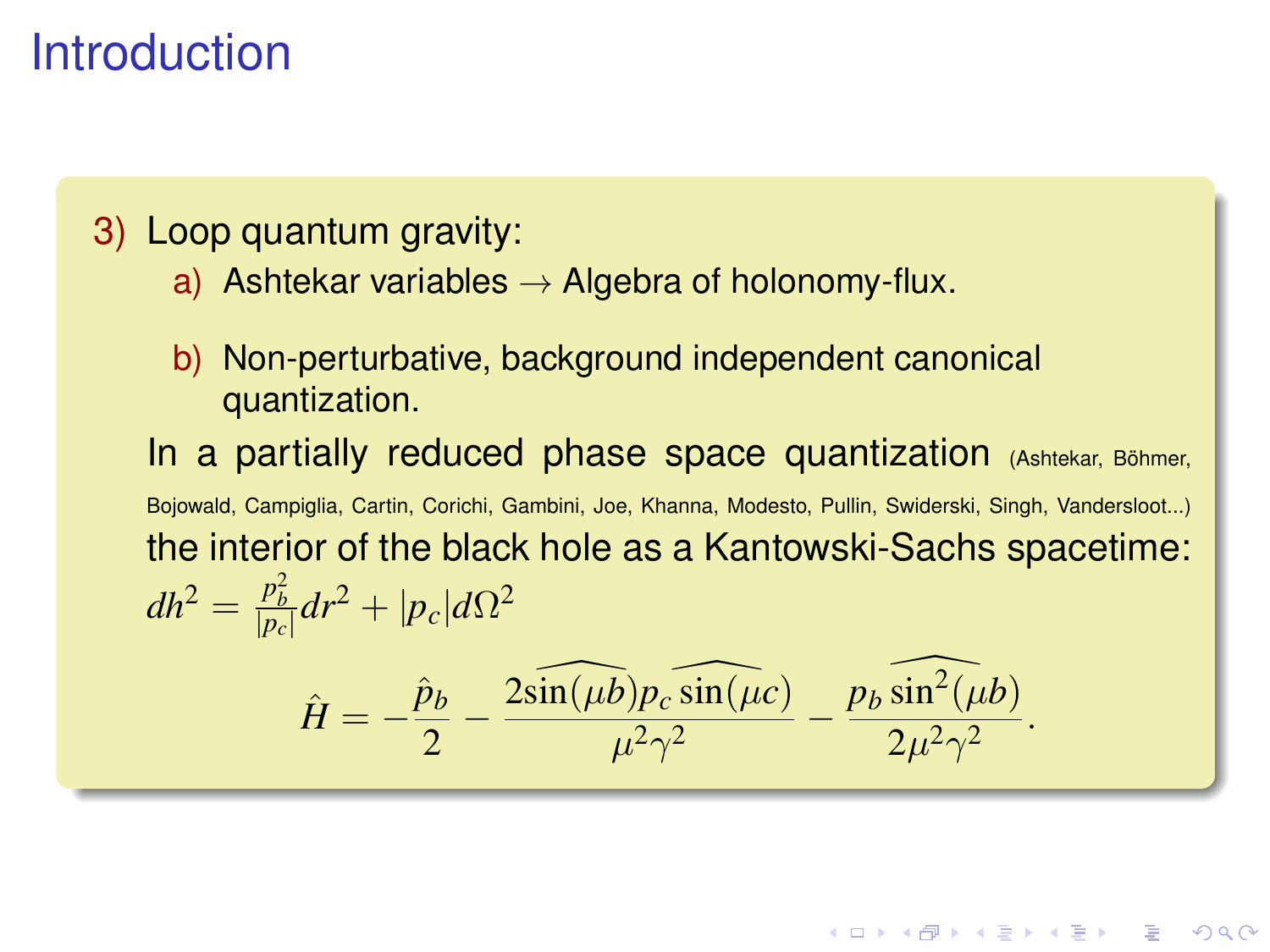### Classical system: Ashtekar variables

- 1) Phase space functions variables  $(K_x, E^x)$  and  $(K_\varphi, E^\varphi)$ .
- 2) Spatial metric:  $dh^2 = \frac{(E^\varphi)^2}{|E^\chi|}$  $\frac{E^{\varphi})^2}{|E^{\chi}|}dr^2 + |E^{\chi}|d\Omega^2$
- 3) The Hamiltonian is a linear combination of the constraints

$$
H(N) := \int dx \, N \left[ \frac{\left((E^x)^{\prime}\right)^2}{8\sqrt{E^x}E^{\varphi}} - \frac{E^{\varphi}}{2\sqrt{E^x}} - 2K_{\varphi}\sqrt{E^x}K_x - \frac{E^{\varphi}K_{\varphi}^2}{2\sqrt{E^x}} \right] - \frac{\sqrt{E^x}(E^x)^{\prime}(E^{\varphi})^{\prime}}{2(E^{\varphi})^2} + \frac{\sqrt{E^x}(E^x)^{\prime \prime}}{2E^{\varphi}} \right], \quad H_r(N_r) := \int dx \, N_r \left[E^{\varphi}K_{\varphi}^{\prime} - (E^x)^{\prime}K_x\right] \, .
$$

fulfilling the algebra

$$
\{H_r(N_r), H_r(\tilde{N}_r)\} = H_r(N_r\tilde{N}_r' - N_r'\tilde{N}_r), \{H(N), H_r(N_r)\} = H(N_rN'),
$$
  

$$
\{H(N), H(\tilde{N})\} = H_r\left(\frac{E^x}{(E^\varphi)^2} \left[N\tilde{N}' - N'\tilde{N}\right]\right).
$$

**KORK EXTERNED ARA**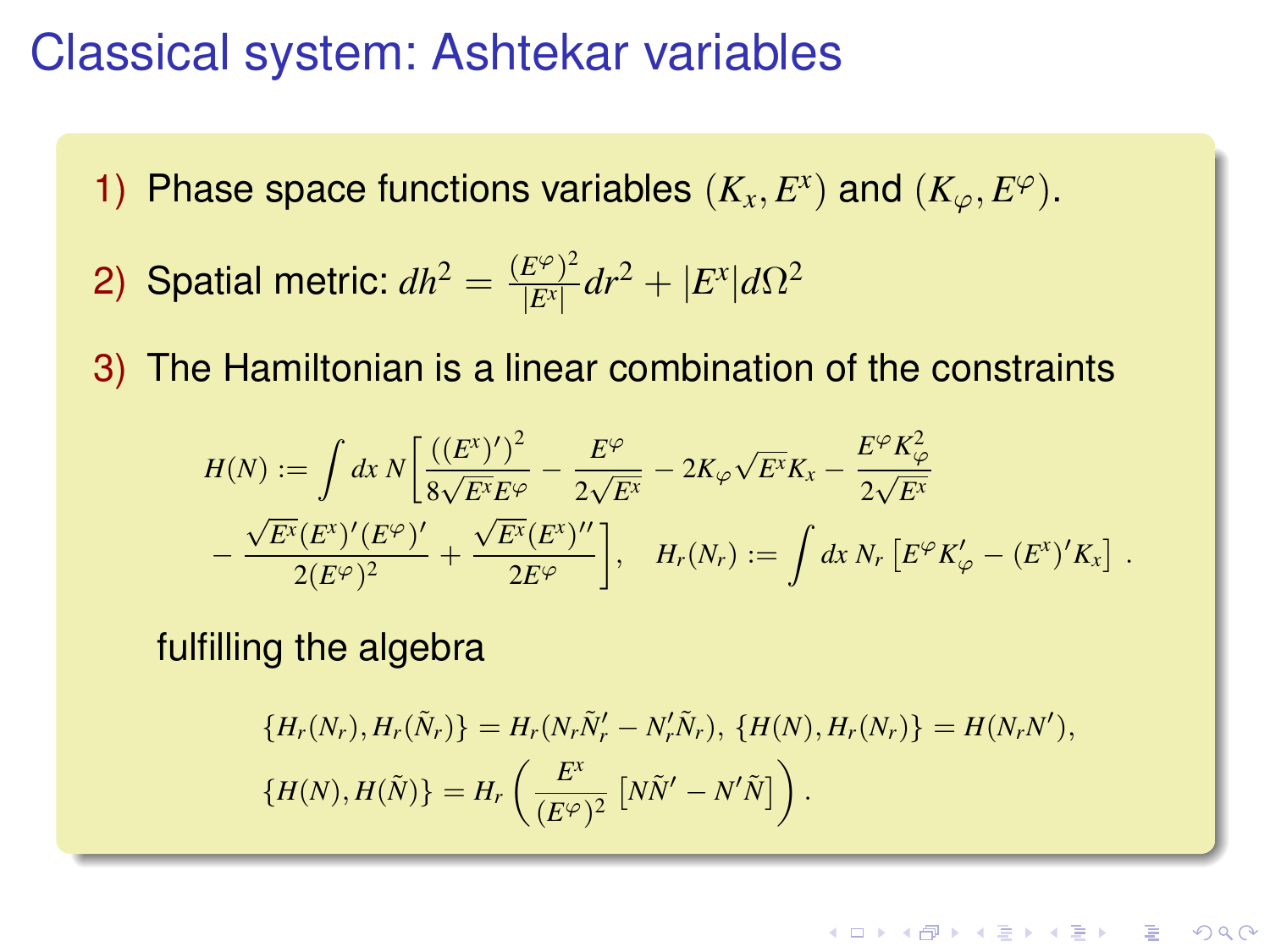# Classical system: new constraint algebra

4) We Abelianize the scalar constraint

$$
H_{new} := \frac{(E^x)'}{E^\varphi} H_{old} - 2 \frac{\sqrt{E^x}}{E^\varphi} K_\varphi H_r = \left[ \sqrt{E^x} \left( 1 - \frac{[(E^x)']^2}{4(E^\varphi)^2} + K_\varphi^2 \right) \right]'
$$

Now, smearing with the lapse, integrating by parts (with appropriate boundary conditions) and scaling with *E* ϕ

$$
H(N) = \int dx N \bigg( \sqrt{E^x} E^{\varphi} \left( 1 + K_{\varphi}^2 \right) - 2 G M E^{\varphi} - \frac{[(E^x)']^2 \sqrt{E^x}}{4 E^{\varphi}} \bigg),
$$

The phase space is extended  $\{\tau, M\} = 1$  and the new constraint algebra is

 ${H_r(N_r), H_r(\tilde{N}_r) = H_r(N_r\tilde{N}'_r - N'_r\tilde{N}_r), \{H(N), H_r(N_r)\} = H([N_rN']'),$  ${H(N), H(\tilde{N}) = 0.$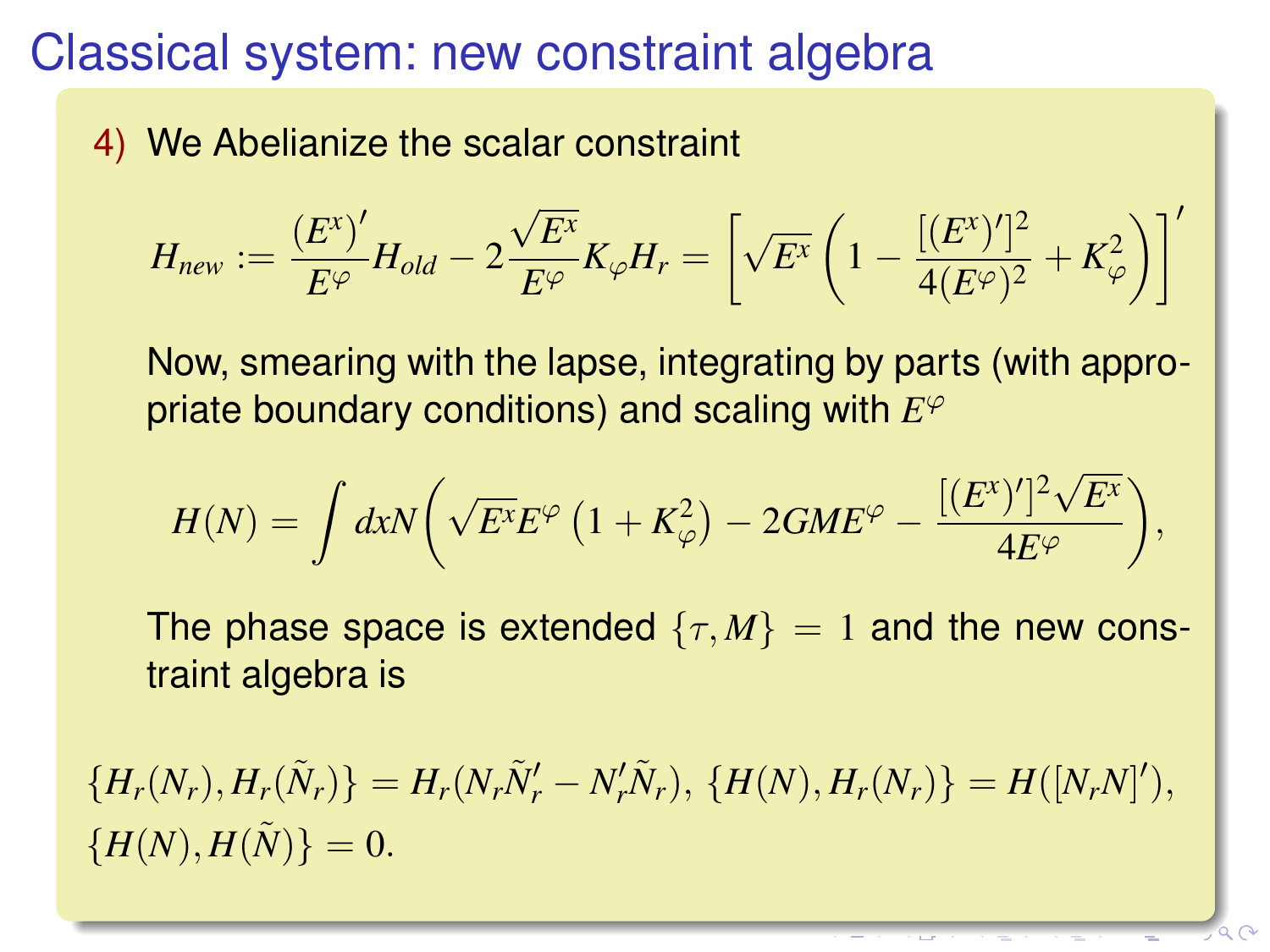# Kinematical Hilbert space

1) Spin networks

$$
\langle K_{x}, K_{\varphi}|g,\vec{k},\vec{\mu}\rangle = \prod_{e_j\in g} \exp\left(ik_j \int_{e_j} dx K_{x}(x)\right) \prod_{v_j\in g} \exp(i\mu_j K_{\varphi}(x_j)),
$$

 $k_j \in \mathbb{Z}$  is the valence associated with the edge  $e_j$ , and  $\mu_j \in \mathbb{R}$ the valence associated with the vertex *x<sup>j</sup>* .

2) Kinematical Hilbert space

$$
\mathcal{H}_{\text{kin}}^g = \mathcal{H}_{\text{kin}}^m \otimes \left[ \bigotimes_j^n \ell_j^2 \otimes L_j^2(\mathbb{R}_{\text{Bohr}}, d\mu_{\text{Bohr}}) \right],
$$

which is endowed with the inner product

$$
\langle g,\vec{k},\vec{\mu},M|g',\vec{k}',\vec{\mu}',M'\rangle=\delta(M-M')\delta_{\vec{k},\vec{k}'}\delta_{\vec{\mu},\vec{\mu}'}\delta_{g,g'}.
$$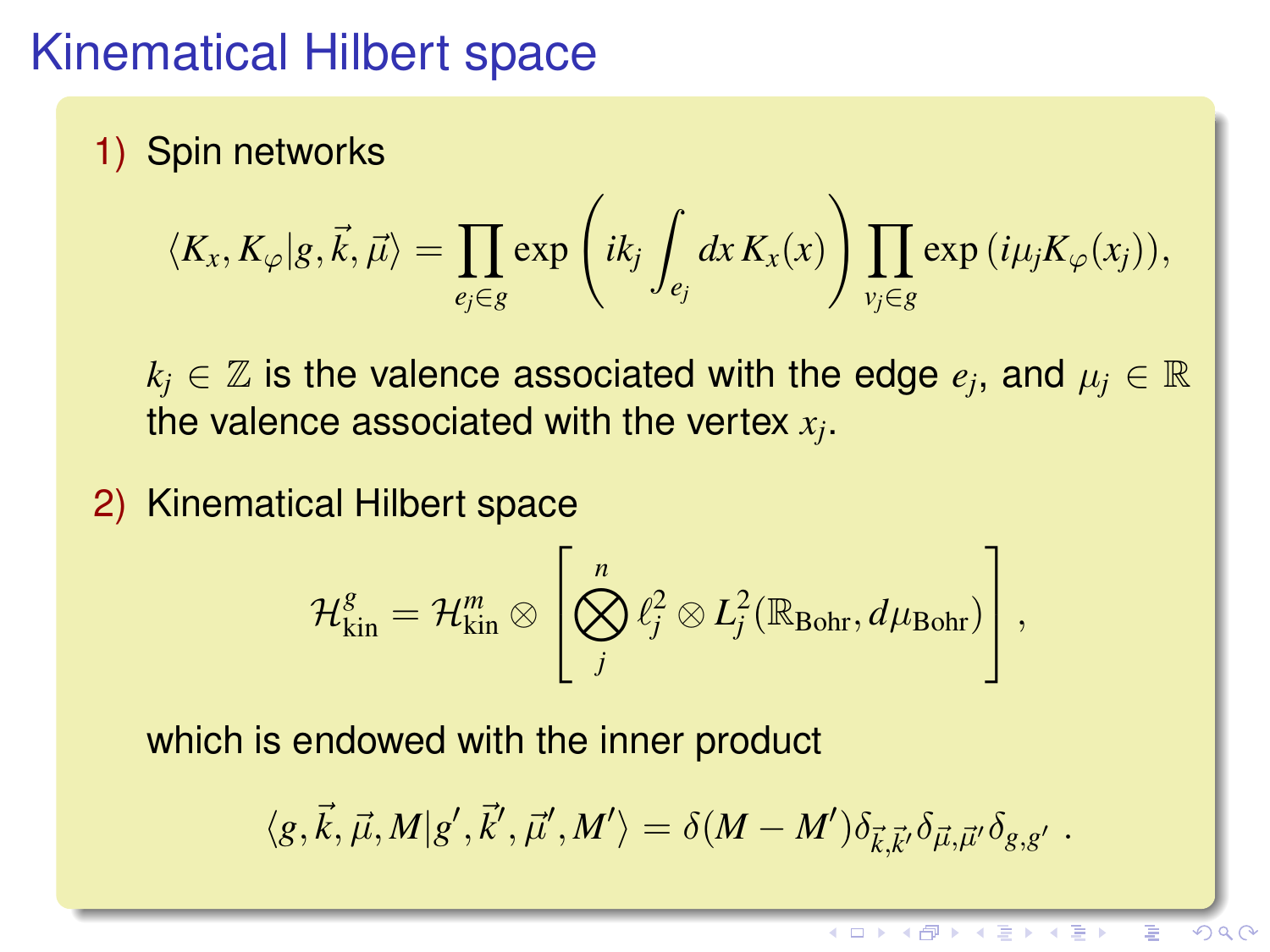### Kinematical operators

3) Operator representation: mass and triads

$$
\hat{M}|g,\vec{k},\vec{\mu},M\rangle = M|g,\vec{k},\vec{\mu},M\rangle,
$$
  
\n
$$
\hat{E}^{x}(x)|g,\vec{k},\vec{\mu},M\rangle = \ell_{\text{Pl}}^{2}k_{j}|g,\vec{k},\vec{\mu},M\rangle,
$$
  
\n
$$
\hat{E}^{\varphi}(x)|g,\vec{k},\vec{\mu},M\rangle = \ell_{\text{Pl}}^{2}\sum_{v_{j}\in g}\delta(x-x_{j})\mu_{j}|g,\vec{k},\vec{\mu},M\rangle,
$$

4) Holonomies (of  $K_{\varphi}$ ) of length  $\rho(x)$ 

$$
\hat{N}_{\pm \rho_j}^{\varphi}(x)|\mu_j\rangle = |\mu_j \pm \rho_j\rangle, \quad x = x_j.
$$

 $\hat{N}^{\varphi}_{+}$  $\langle \varphi_{\pm \rho_j}(x)|\mu_j, \mu_{j+1}\rangle = |\mu_j, \pm \rho_j, \mu_{j+1}\rangle, \quad x_j < x < x_{j+1}.$ 

**KOD KOD KED KED E VOOR**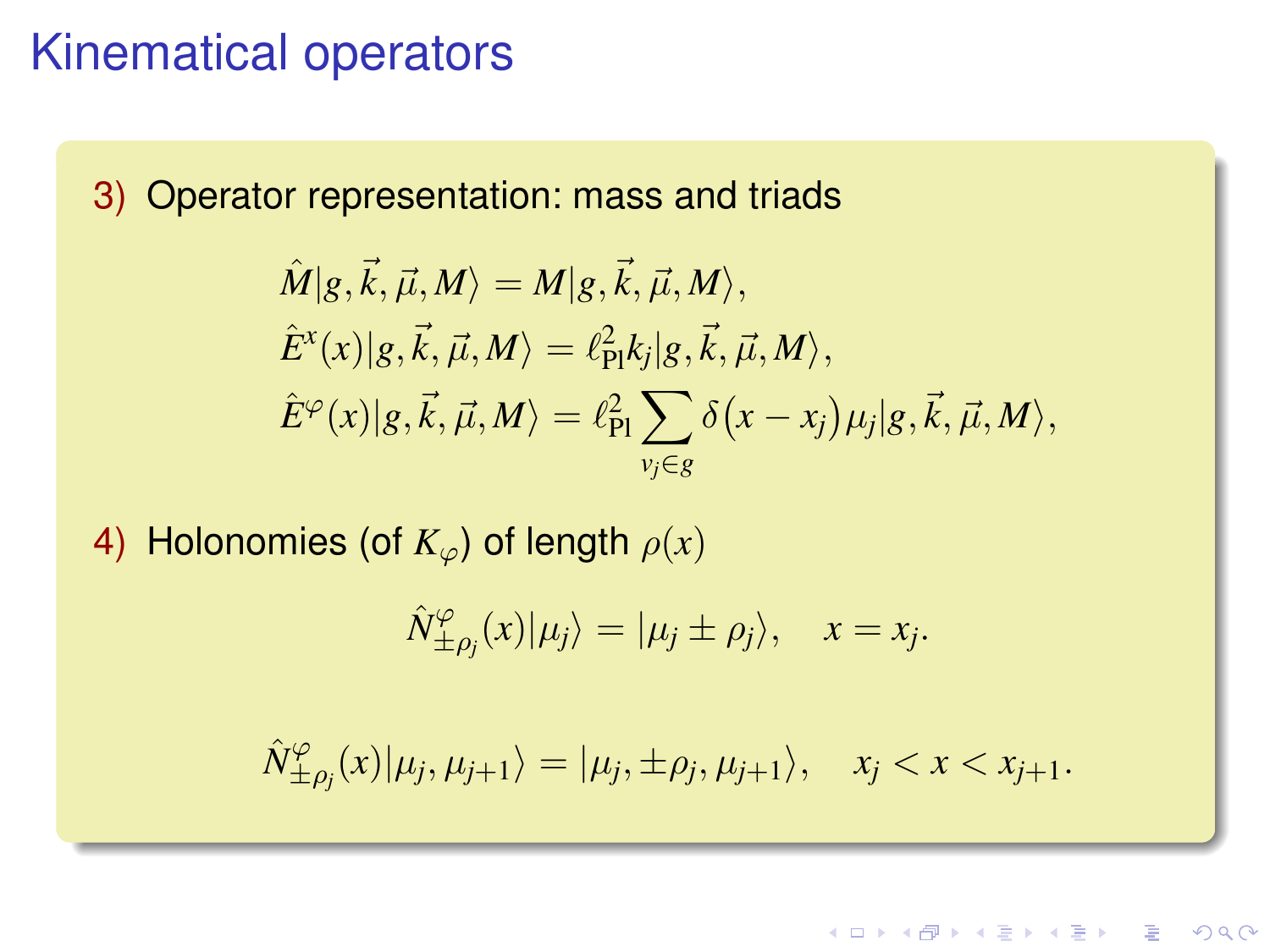# Loop quantization of the vacuum model

- 1) The quantum geometries are provided by states  $|\vec{k}, M\rangle$  (where  $k_i$  > 0 codifies the areas of symmetry and *M* the mass) norma- $\mathsf{Nized}~\mathsf{to}~\langle \vec{k}, M | \vec{k}', M' \rangle = \delta_{\vec{k}, \vec{k}'} \delta(M - M').$
- 2) Dirac observables are constructed as parametrized observables. The diffeomorphism dependence is codified in some parameter functions  $\mathcal{K}_{\varphi}(x,t)$  and  $z(x,t)$ .
- 3) Requirements for smooth semiclassical geometries a) The sequences of  $\{k_i\}$  must be growing (i.e.  $\Delta k_i > 0$ ).
	- b) The states  $|\Psi_{\text{phys}}\rangle$  peaked around  $M_0$  and  $\{k_i\}_0$ .
- 4) Consequences: If  $r_i^2 = \ell_{\text{Pl}}^2 k_j$ , then  $\Delta r_j \geq \frac{\ell_{\text{Pl}}^2}{2r_j}$ .
- 5) Example:  $|\Psi_{\text{phys}}\rangle$  would provide a uniform spacing  $r_i = (j+j_H)\Delta$ if  $z(r) = r/(\Delta N)$  and  $\{k_i\}_0$  is chosen appropriately.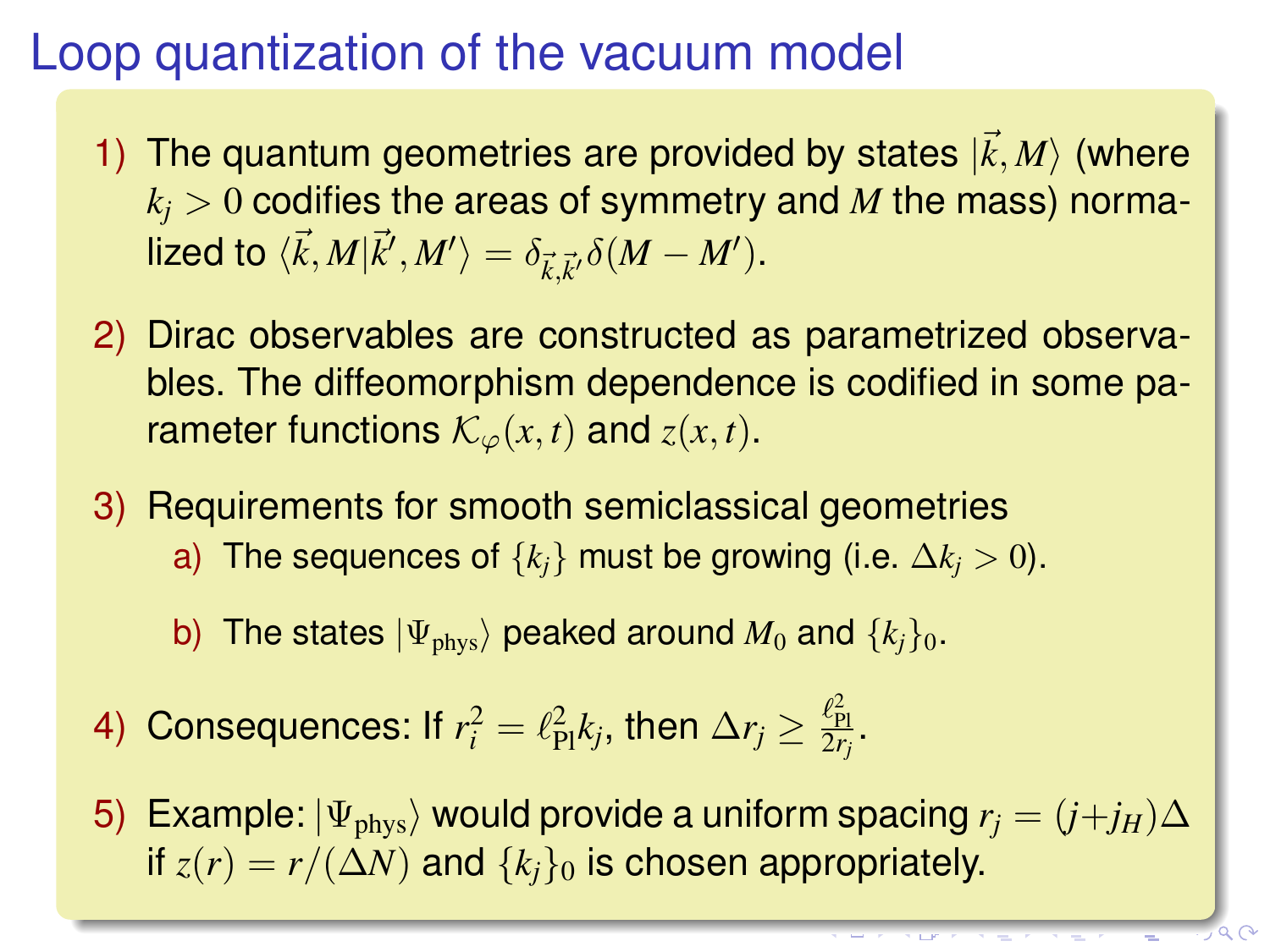# Coupling with matter

1) Massless scalar field (Choptuik).

- 2) Thin null-dust shell (Louko, Whiting and Friedman). Quantization: (Hájícek, Kiefer)
	- a) Reduced phase space quantization.
	- b) Embedding variables (no obvious relation with metric variables).
	- c) Selfadjointness of the true Hamiltonian prevents eternal black formation: bouncing shells.



 $2Q$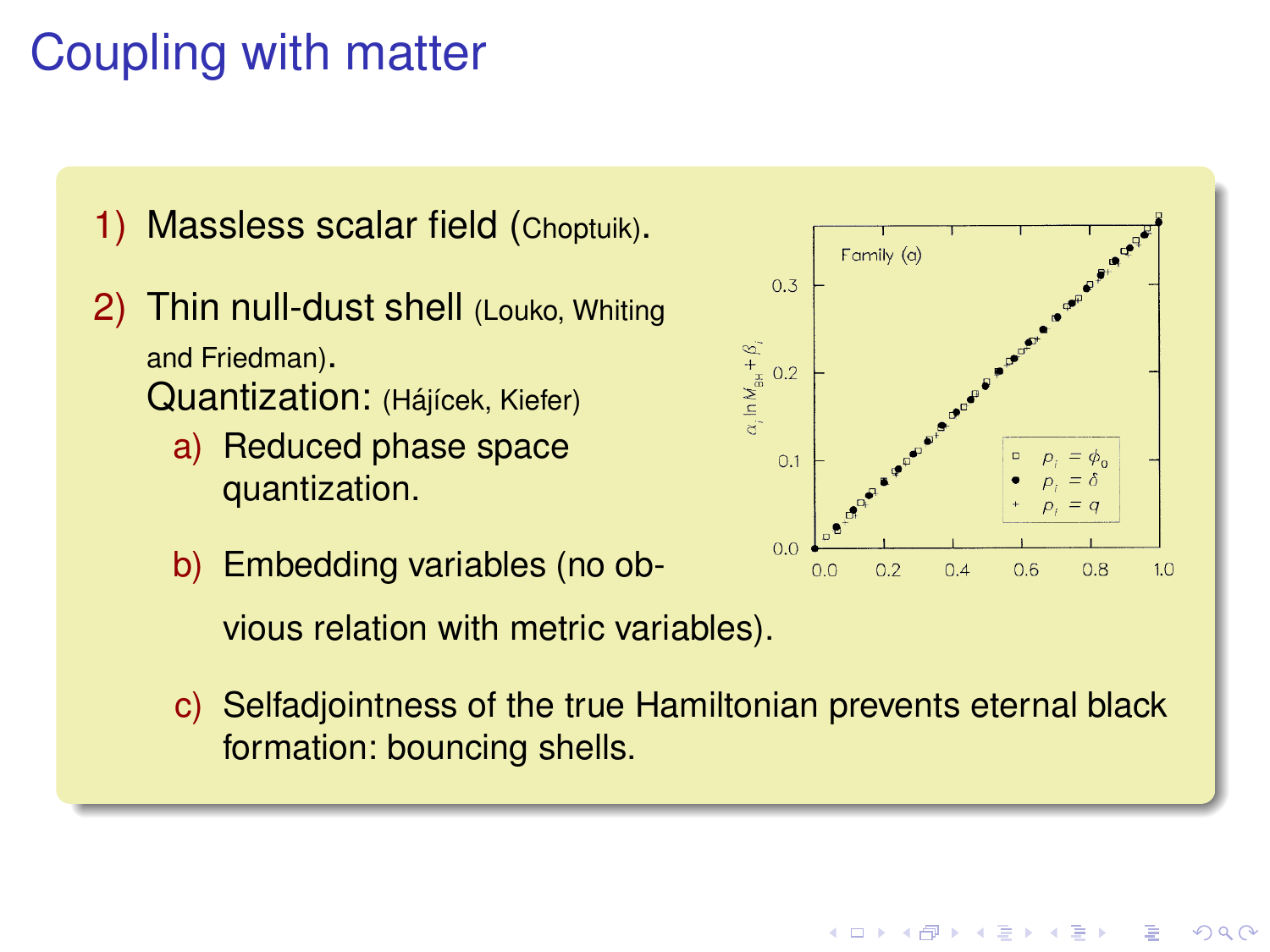# Coupling with a null-dust shell: classical system

1) Phase space functions variables  $(K_x, E^x)$ ,  $(K_\varphi, E^\varphi)$ , for the geometry, and  $(r, p)$  for the shell. The total Hamiltonian (after a rescaling)

$$
H_T = \int dx \left[ -N' \left( -\sqrt{|E^x|} \left( 1 + K_{\varphi}^2 \right) + \frac{\left( (E^x)' \right)^2 \sqrt{|E^x|}}{4 \left( E^{\varphi} \right)^2} + F(r) p \Theta(x - r) \right) + N^x \left[ -\left( E^x \right)' K_x + E^{\varphi} K_{\varphi}' - p \delta(x - r) \right] \right] + \frac{N_+}{2} F(r) p,
$$

where  $F(r) = \sqrt{E^{\chi}} \left( \eta \left( E^{\chi} \right)^{\prime} \left( E^{\varphi} \right)^{-2} + 2 K_{\varphi} \left( E^{\varphi} \right)^{-1} \right)|_{x=r}.$ The constraint algebra is  $\{H(N), H(\tilde{N})\} = 0$  and the usual one with the diffeomorphism constraint.

**KOD KOD KED KED E VOOR**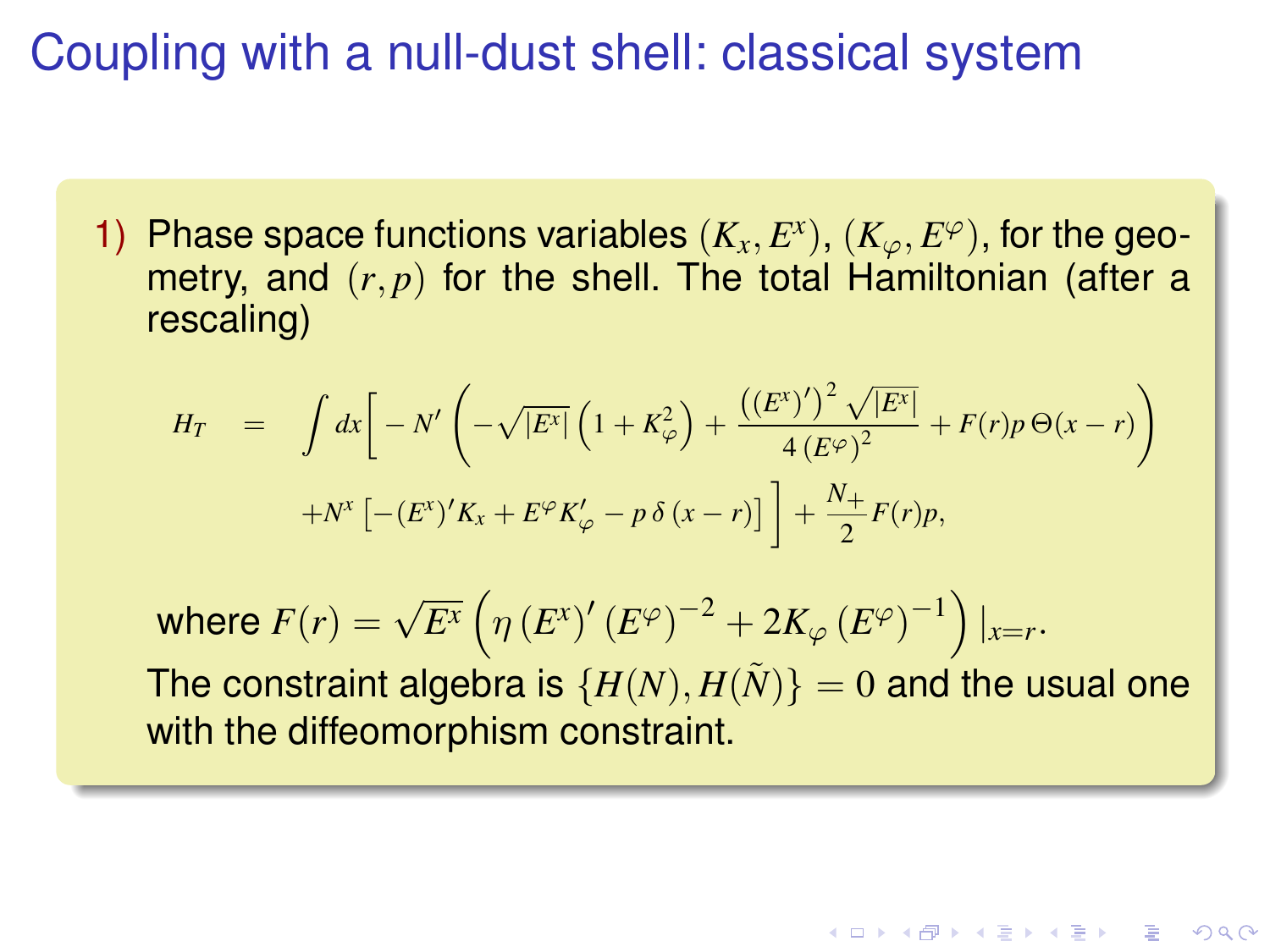## Classical Dirac observables

2) We can identify two classical observables (in absence of a preexisting black hole): the mass (total ADM mass)

$$
m:=F(r)p/2,
$$

and its conjugate variable

$$
P_m := \int_r^\infty dy \frac{2}{F(y)},
$$

such that  ${m, P_m} = 1$ . It is related to the Eddington–Finkelstein coordinate

$$
V := P_m - \int_r^{\infty} dy \left[ \eta \left( 1 + 2m/y \right) \right] + t - \eta \left[ r + 2m \ln(r/(2m)) \right].
$$

KEL KALEYKEN E VAG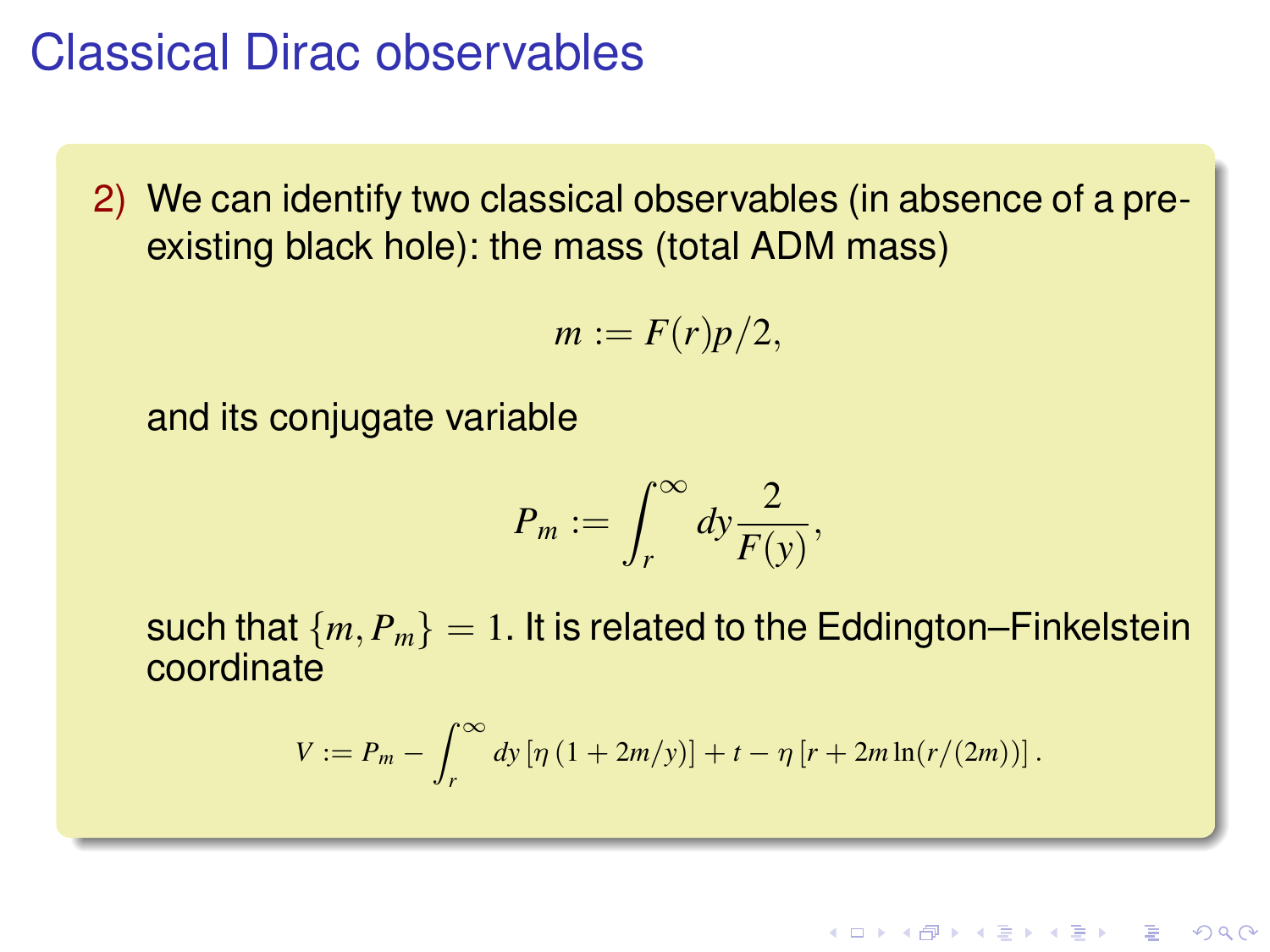## Parametrized classical observables

- 1) We can promote phase space variables to parametrized observables as functions of gauge parameters and Dirac observables.
- 2) Let us introduce the gauge fixing condition  $K_{\varphi} = \frac{R_S[\Theta(x) \Theta(-x)]}{\sqrt{|E^x|} \sqrt{1 + \frac{R_S}{\sqrt{|E^x|}}}}$ ,

$$
R_S = 2m \Big[\Theta\left(x\right)\Theta\left(\sqrt{\left|E^x\right|} + \left(t - V\right)\right) + \Theta\left(-x\right)\Theta\left(\sqrt{\left|E^x\right|} - \left(t - V\right)\right)\Big].
$$

We obtain 
$$
N = \frac{1}{2}
$$
 and  $E^{\varphi} = \frac{(E^{x})'}{2} \sqrt{1 + \frac{R_S}{\sqrt{|E^{x}|}}}$ .

- 3) If we also consider  $E^{x}(x) = x^2$ , ( $N^{x} = 0$ ), and solve the EOMs of the shell we get the parametrized observable corresponding to the position of the shell  $r = (V - t)$ , (see Louko et al. 1998).
- 4) We can now compute any metric components in terms of *x*, *t*, *m* and *V* (or *Pm*).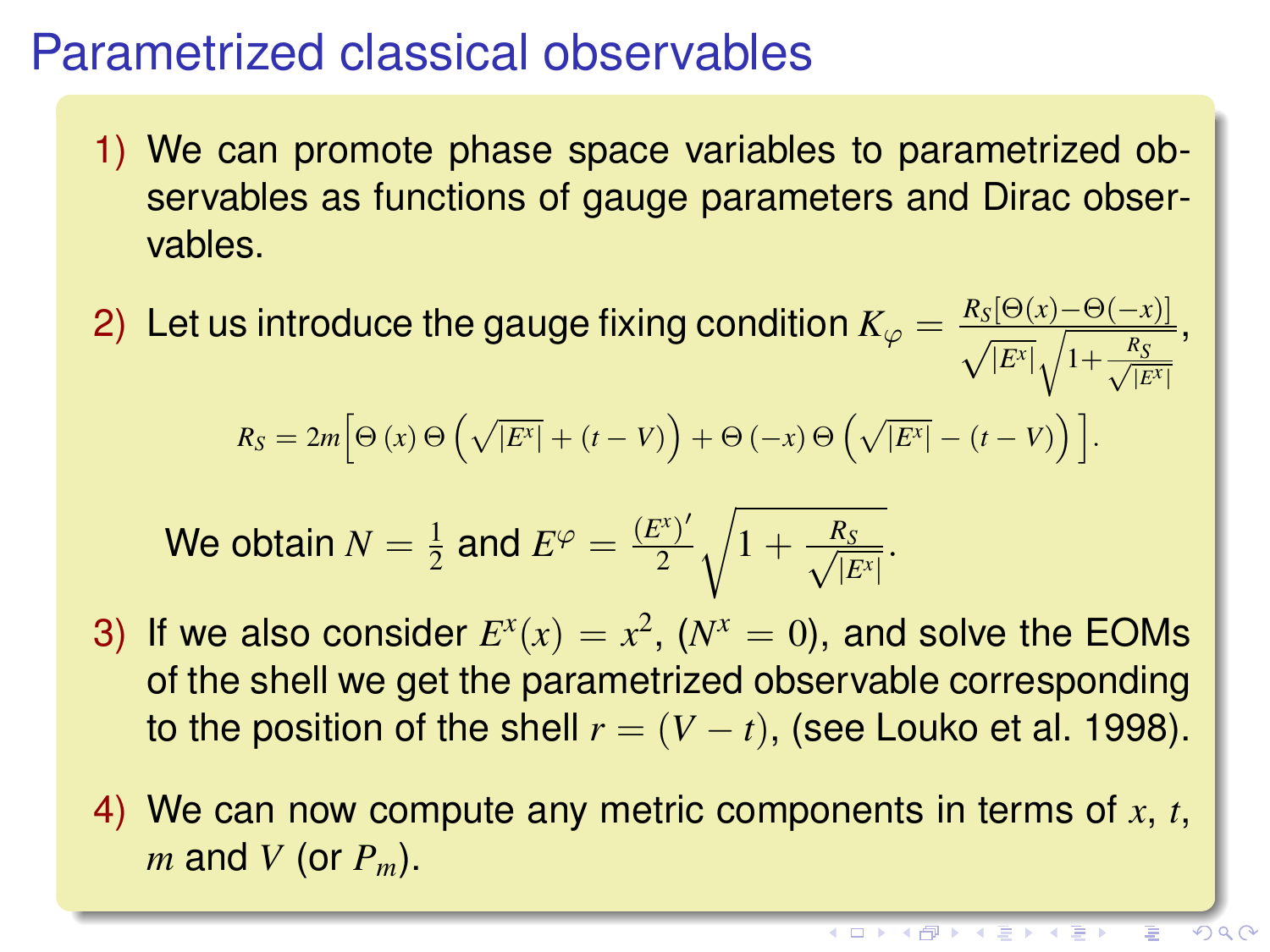# Kinematical Hilbert space

- 1) Sectors
	- a) Spin networks

$$
\langle K_x, K_{\varphi} | g, \vec{k}, \vec{\mu} \rangle = \prod_{e_j \in g} \exp \left( i k_j \int_{e_j} dx K_x(x) \right) \prod_{v_j \in g} \exp \left( i \mu_j K_{\varphi}(x_j) \right),
$$

 $k_j \in \mathbb{Z}$  is the valence associated with the edge  $e_j$ , and  $\mu_j \in \mathbb{R}$ the valence associated with the vertex *x<sup>j</sup>* .

- b) Matter  $\psi(r) := \langle r | \psi \rangle$ .
- 2) Kinematical Hilbert space

$$
\mathcal{H}_{\text{kin}}^g = \left[\bigotimes_j^n \ell_j^2 \otimes \ell_{\delta_j}^2\right] \otimes L^2(\mathbb{R}, dr),
$$

with  $\mu_i = 2\rho_i(l_i + \delta_i)$  and  $\delta_i \neq 0, 1, 2$ . The inner product is

$$
\langle g, \vec{k}, \vec{\mu}, r | g', \vec{k}', \vec{\mu}', r' \rangle = \delta(r - r') \delta_{\vec{k}, \vec{k}'} \delta_{\vec{\mu}, \vec{\mu}'} \delta_{g, g'}.
$$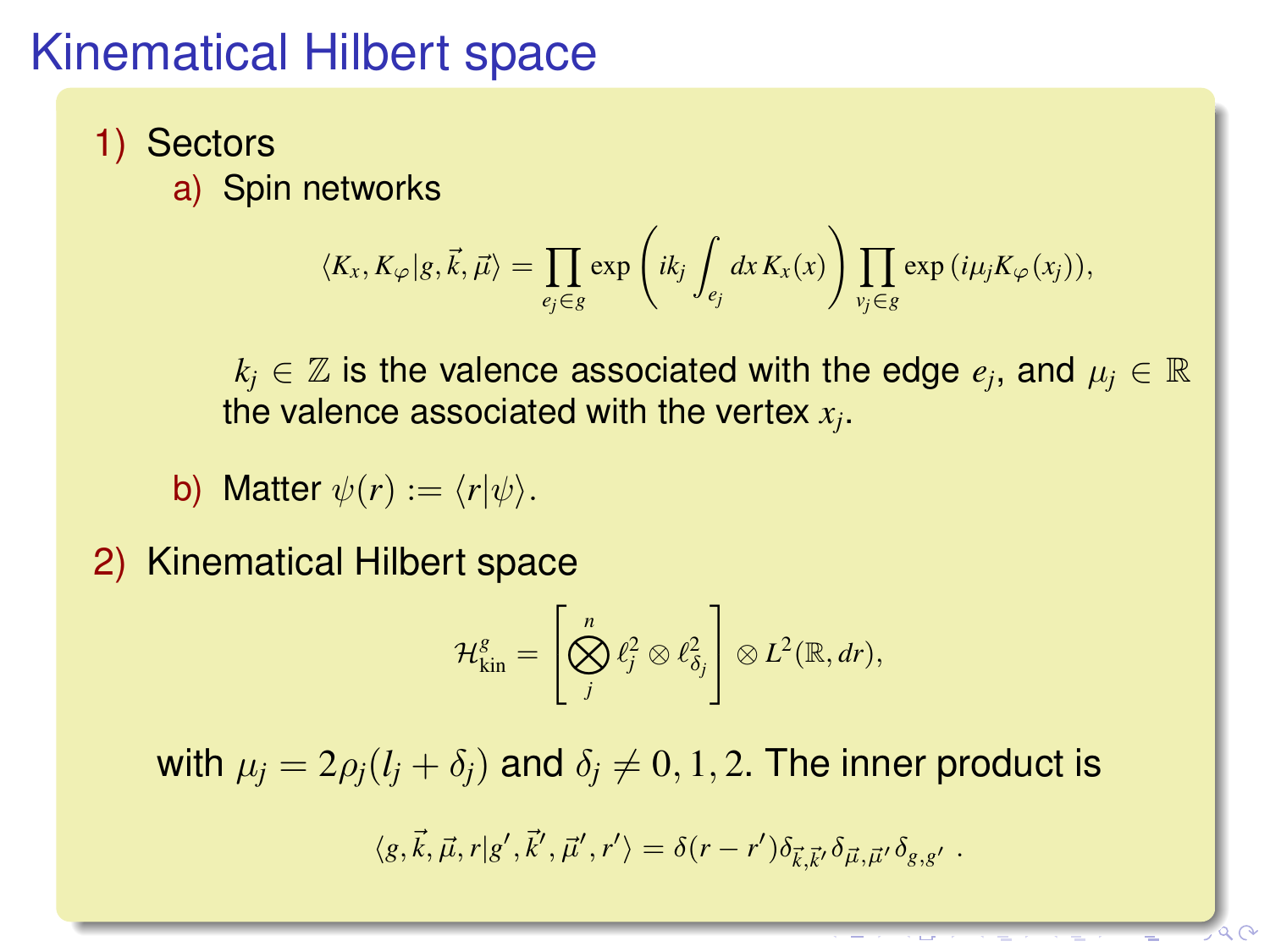### Kinematical operators

3) Operator representation: position of the shell and triads

$$
\hat{r}|g,\vec{k},\vec{\mu},r\rangle = r|g,\vec{k},\vec{\mu},r\rangle, \quad \hat{p} = -i\partial_r,
$$
  

$$
\hat{E}^x(x)|g,\vec{k},\vec{\mu},r\rangle = \ell_{\text{Pl}}^2 k_j |g,\vec{k},\vec{\mu},r\rangle,
$$
  

$$
\hat{E}^\varphi(x)|g,\vec{k},\vec{\mu},r\rangle = \ell_{\text{Pl}}^2 \sum_{v_j \in g} \delta(x - x_j) \mu_j |g,\vec{k},\vec{\mu},r\rangle,
$$

4) Holonomies (of  $K_{\varphi}$ ) of length  $\rho(x)$ 

$$
\hat{N}_{\pm \rho_j}^{\varphi}(x)|\mu_j\rangle = |\mu_j \pm \rho_j\rangle, \quad x = x_j.
$$

 $\hat{N}^{\varphi}_{+}$  $\langle \varphi_{\pm \rho_j}(x)|\mu_j, \mu_{j+1}\rangle = |\mu_j, \pm \rho_j, \mu_{j+1}\rangle, \quad x_j < x < x_{j+1}.$ 

**KOD KOD KED KED E VOOR**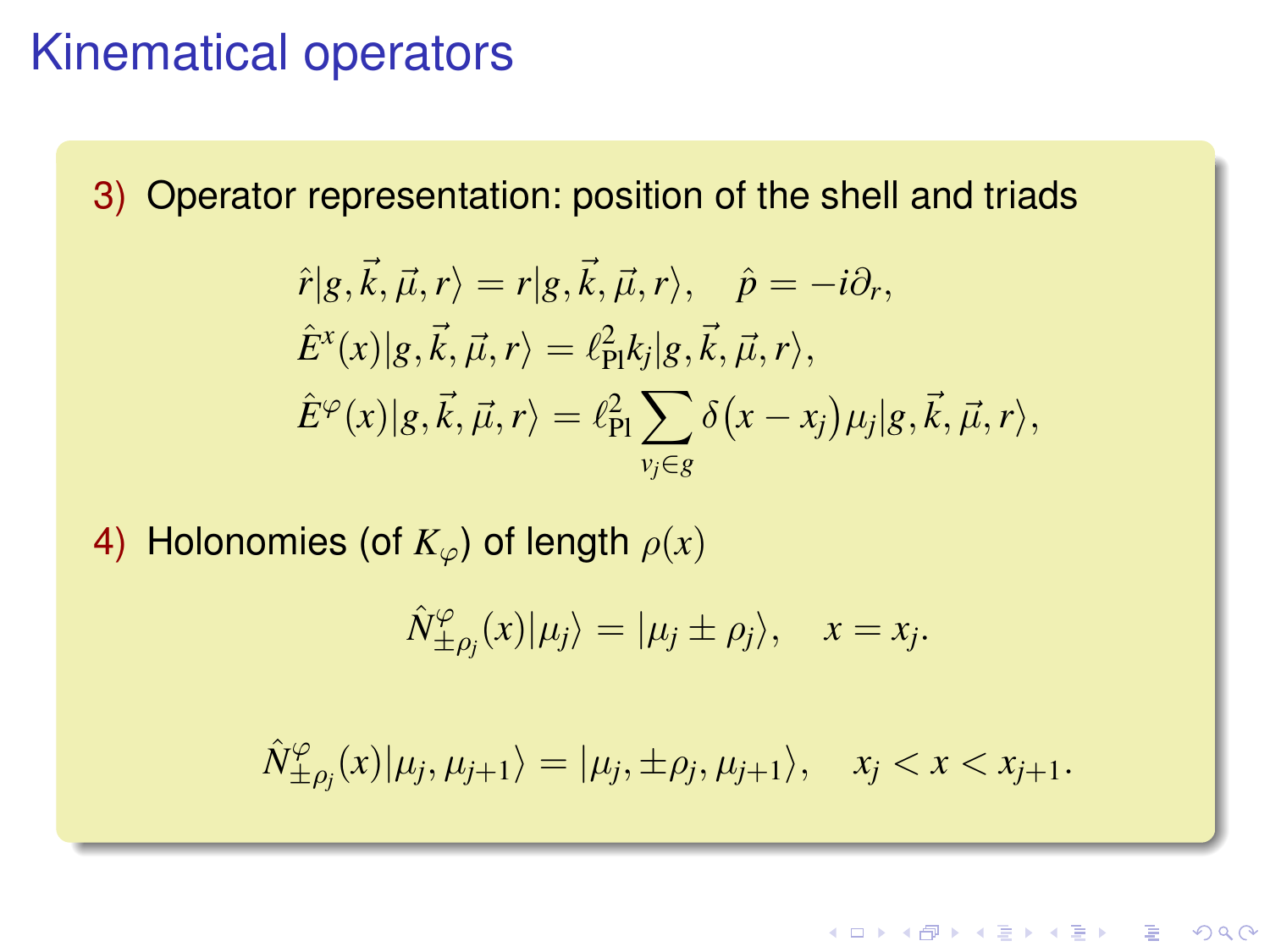### Representation of the scalar constraint

The scalar constraint will be promoted to

$$
\hat{H}(x_j) := \mathbf{H}_j^{\mathsf{g}} + \frac{1}{2} \sum_i \mathbf{F}_i(\boldsymbol{\theta}_j \mathbf{X}_i + \mathbf{X}_i \boldsymbol{\theta}_j),
$$

such that

$$
\mathbf{H}_{j}^{\text{g}} = \hat{b}_{j} \left( -1 - \widehat{K_{\varphi}^{2}}(x_{j}) + \hat{a}_{j}^{2} \widehat{[1/E^{\varphi}]}^{2}(x_{j}) \right), \quad \mathbf{F}_{j} = 2 \,\hat{b}_{j} \left( \hat{a}_{j} \widehat{[1/E^{\varphi}]}^{2}(x_{j}) + \widehat{[K_{\varphi}/E^{\varphi}]}(x_{j}) \right).
$$

The quantum algebra close if a)  $[\mathbf{H}_i^{\text{g}}]$  $\left[ \begin{matrix} {\mathbf g} \cr i \end{matrix} , {\mathbf F}_j \right] = i\hbar {\mathbf F}^2_i \delta_{i,j},$  which involves

$$
\begin{aligned}\n[\widehat{K_{\varphi}^{2}}(x_{i}), [1/E^{\varphi}]^{2}(x_{j})] &= -2i\hbar\delta_{ij} \left( [1/E^{\varphi}]^{2}(x_{i}) [\widehat{K_{\varphi}/E^{\varphi}}](x_{i}) + [\widehat{K_{\varphi}/E^{\varphi}}](x_{i}) [1/E^{\varphi}]^{2}(x_{i}) \right), \\
[\widehat{K_{\varphi}^{2}}(x_{i}), [\widehat{K_{\varphi}/E^{\varphi}}](x_{j})] &= -2i\hbar\delta_{ij} \left( [\widehat{K_{\varphi}/E^{\varphi}}](x_{i}) \right)^{2}, \\
[1/E^{\varphi}]^{2}(x_{i}), [\widehat{K_{\varphi}/E^{\varphi}}](x_{j})] &= -2i\hbar\delta_{ij} \left( [\widehat{1/E^{\varphi}}]^{2}(x_{i}) \right)^{2},\n\end{aligned}
$$

and b)  $[\bm{\theta}_i,\bm{\theta}_j]=0,$   $[\bm{\theta}_i,\bm{\delta}_j]=0,$   $\bm{\delta}_i\bm{\delta}_j=\delta_{ij}\bm{\delta}_i,$   $(\bm{\delta}_j\mathbf{X}_i+\mathbf{X}_i\bm{\delta}_j)=2\delta_{ij}\mathbf{X}_i,$   $[\bm{\theta}_i,\mathbf{X}_j]=-i\delta_{ij}\bm{\delta}_j$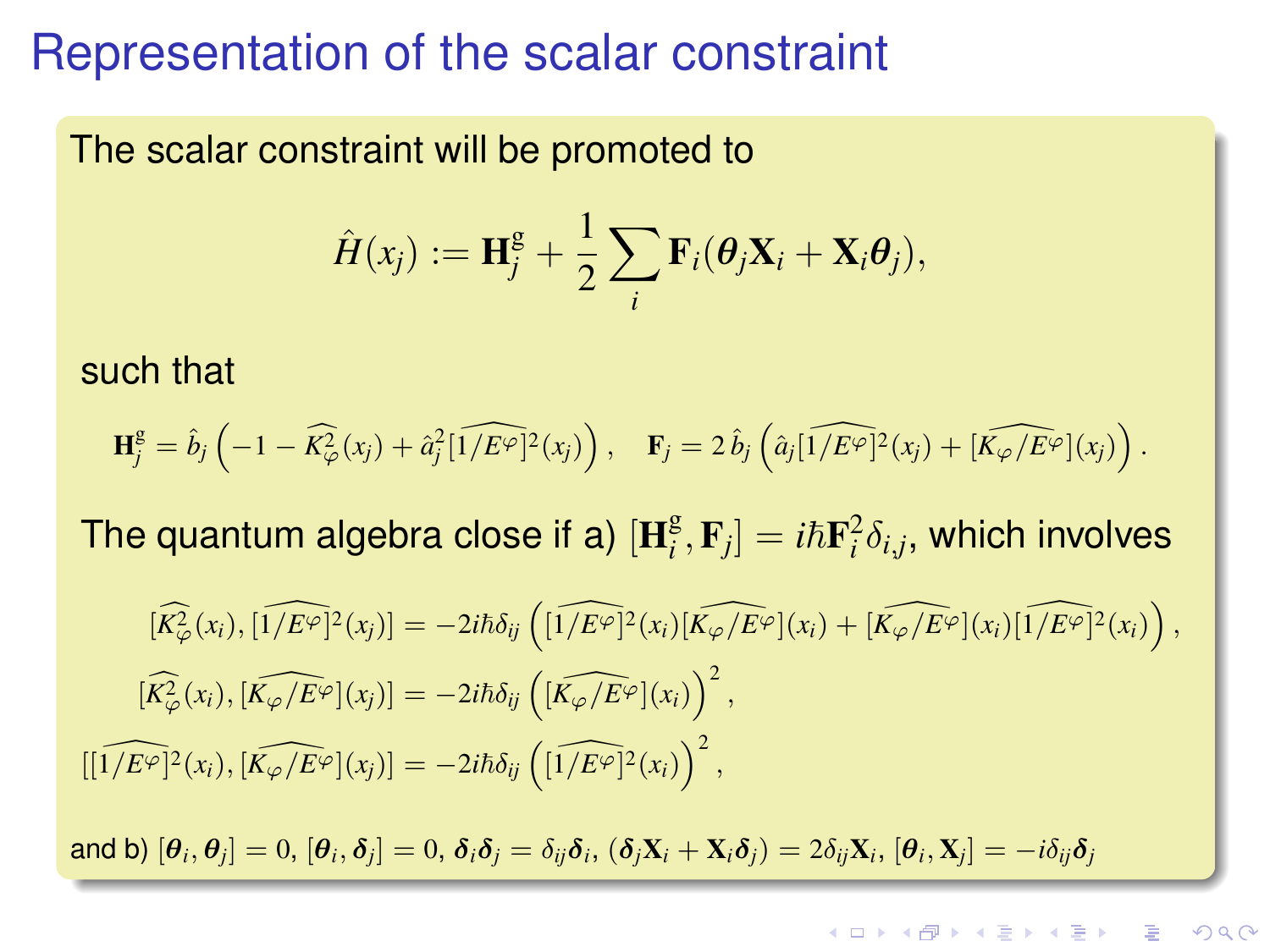### Representation of the scalar constraint

They can all be written in terms of the elementary operators,

$$
\widehat{K_{\varphi}^{2}}(x_{j}) = \frac{\sin(\widehat{\rho K_{\varphi}(x_{j})})}{\rho} \widehat{E}^{\varphi}(x_{j}) \frac{\sin(\widehat{\rho K_{\varphi}(x_{j})})}{\rho} \widehat{E}^{\varphi}(x_{j})^{-1},
$$
  

$$
[\widehat{K_{\varphi}/E^{\varphi}}](x_{j}) = \frac{\sin(\widehat{\rho K_{\varphi}(x_{j})})}{\rho} \cos(\widehat{\rho K_{\varphi}(x_{j})}) \widehat{E}^{\varphi}(x_{j})^{-1},
$$
  

$$
[\widehat{1/E^{\varphi}}]^{2}(x_{j}) = \cos(\widehat{\rho K_{\varphi}(x_{j})}) \widehat{E}^{\varphi}(x_{j})^{-1} \cos(\widehat{\rho K_{\varphi}(x_{j})}) \widehat{E}^{\varphi}(x_{j})^{-1},
$$
  

$$
\widehat{a}_{j} = \frac{\eta}{2} (\widehat{E}^{x}(x_{j}) - \widehat{E}^{x}(x_{j-1})) , \quad \widehat{b}_{n} = \sqrt{|\widehat{E}^{x}(x_{j})|}.
$$

as well as  $\theta_i$  and  $\mathbf{X}_i$  are operators on  $\psi(r)$  defined as

$$
\theta_j \psi(r) := \int_0^{\epsilon_j} d\epsilon \theta(x_j + \epsilon - r) \psi(r),
$$
  

$$
\mathbf{X}_j := \frac{1}{2} (\delta_j \hat{p} + \hat{p} \delta_j), \quad \delta_j \psi(r) := \int_0^{\epsilon_j} d\epsilon \delta(x_j + \epsilon - r) \psi(r),
$$

and  $\epsilon_j$  is the spacing of the vertices  $\epsilon_j = x_{j+1} - x_j.$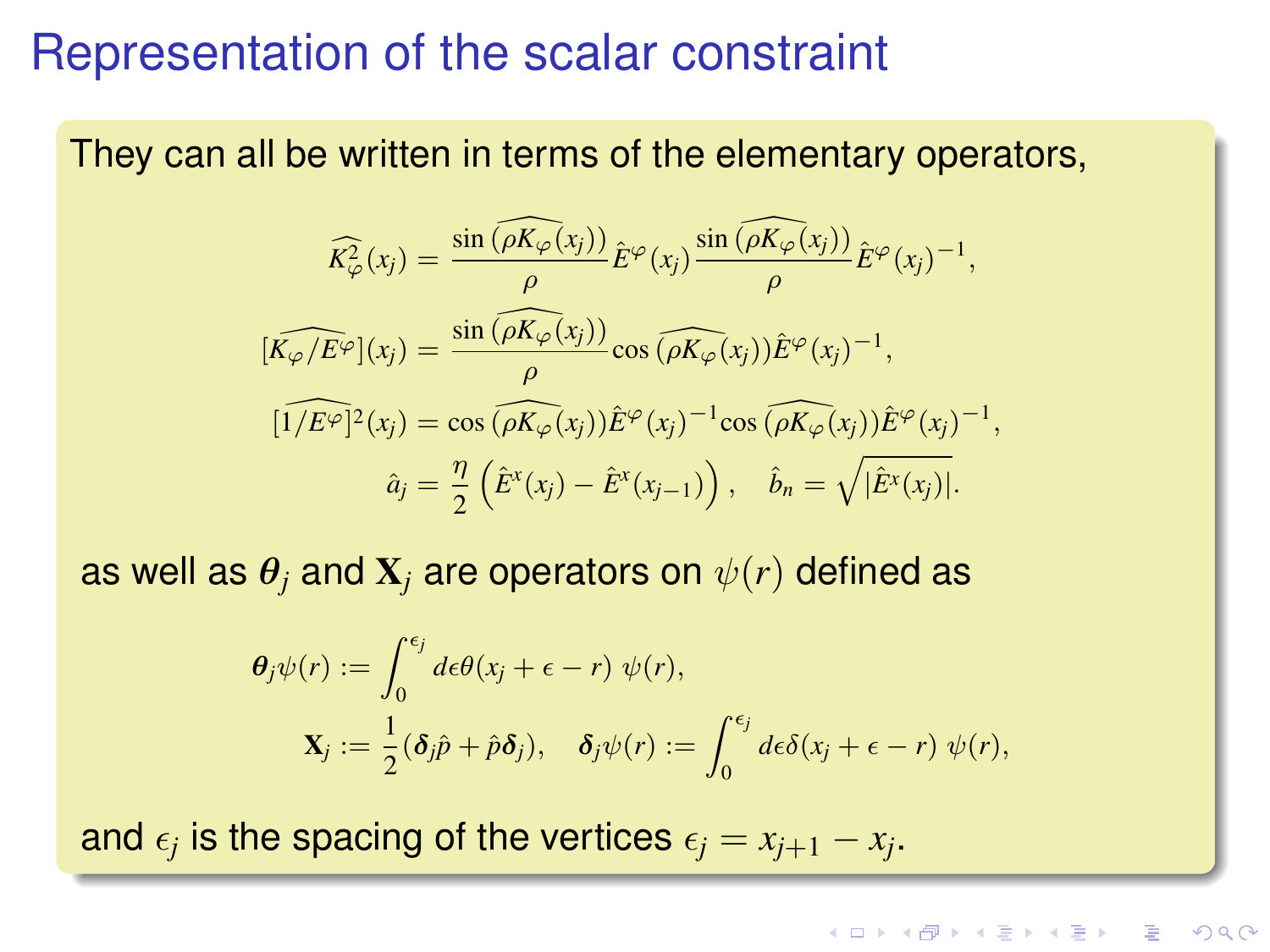### Quantum observables

1) Observables: the model is characterized by the mass of the shell  $\hat{m} = \widehat{F}/2$  and its conjugated momentum  $\widehat{P}_m$  (or  $\widehat{V}$ ). In the case of diffeo invariant states, there should also be the observable (with no analogue classical Dirac obs.)

$$
\hat{O}(z)|\Psi_{\text{phys}}\rangle = \ell_{\text{Pl}}^2 k_{\text{Int}(z\nu)}|\Psi_{\text{phys}}\rangle, \quad z \in [-1, 1], \quad n = 2\nu + 1.
$$

2) Parametrized observables: For  $z(x) : x \rightarrow [-1, 1]$  any monotonic function

$$
\hat{E}^{x}(x)|\Psi_{\text{phys}}\rangle = \hat{O}\Big(z(x)\Big)|\Psi_{\text{phys}}\rangle, \quad \hat{E}^{\varphi} := \frac{(\hat{E}^{x})'}{2}\left(1 + \mathcal{K}_{\varphi}^{2} - \frac{2G\hat{m}}{\sqrt{\hat{E}^{x}}}\right)^{-\frac{1}{2}}
$$

3) Metric components (time-dependent since  $\hat{r} = \hat{V} - t$ ):

$$
\hat{g}_{xx} := \frac{\hat{E}^{\varphi}}{\sqrt{\hat{E}^{x}}}, \quad \hat{g}_{tx} := -\mathcal{K}_{\varphi}\hat{g}_{xx}, \quad \hat{g}_{\theta\theta} := \hat{E}^{x} =: \frac{\hat{g}_{\phi\phi}}{\sin^{2}\theta}.
$$

.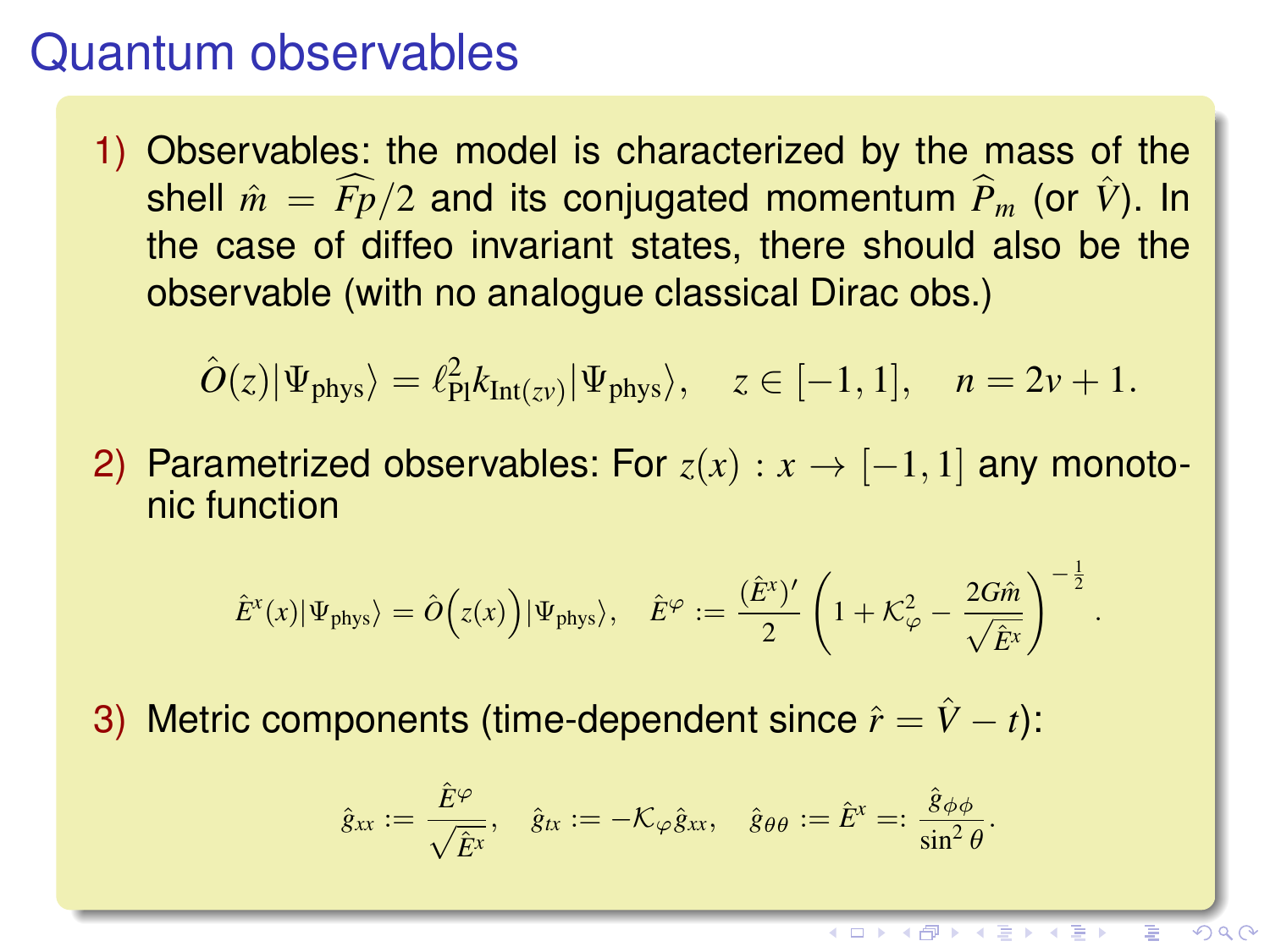# Singularity resolution

We lack a rigorous resolution of the singularity, like in the vacuum case. However, heuristic arguments allow us to determine how the singularity would be resolved:

- 1) If we choose a state with radial positions  $x_i = (i + 1)\Delta$  if  $i \geq 0$ and  $x_i = i\Delta$  if  $i < 0$ ,  $\Delta \geq \ell_{\text{Planck}}^2/x_r$ . Then  $x_i \in [-L, L]$  with  $L = \Delta(v+1)$ . We have that  $z(x_i) = x_i/L$  and  $k_i = \text{Int}(x_i^2/\ell_{\text{Planck}}^2)$ . Also that  $(E_i^x)' = \ell_{\text{Planck}}^2 \frac{(k_i - k_{i-1})}{\Delta} \sim (2i + 1) \Delta$ . With these assumptions the result of the quantum construction is essentially a discretization of the above classical expressions of the metric on a lattice determined by a given spin network.
- 2) Away from the high quantum regime we would recover smooth geometries (even more if superpositions of *m* and *k<sup>j</sup>* are considered). At the deep quantum regime the geometry would not be smooth but regular.